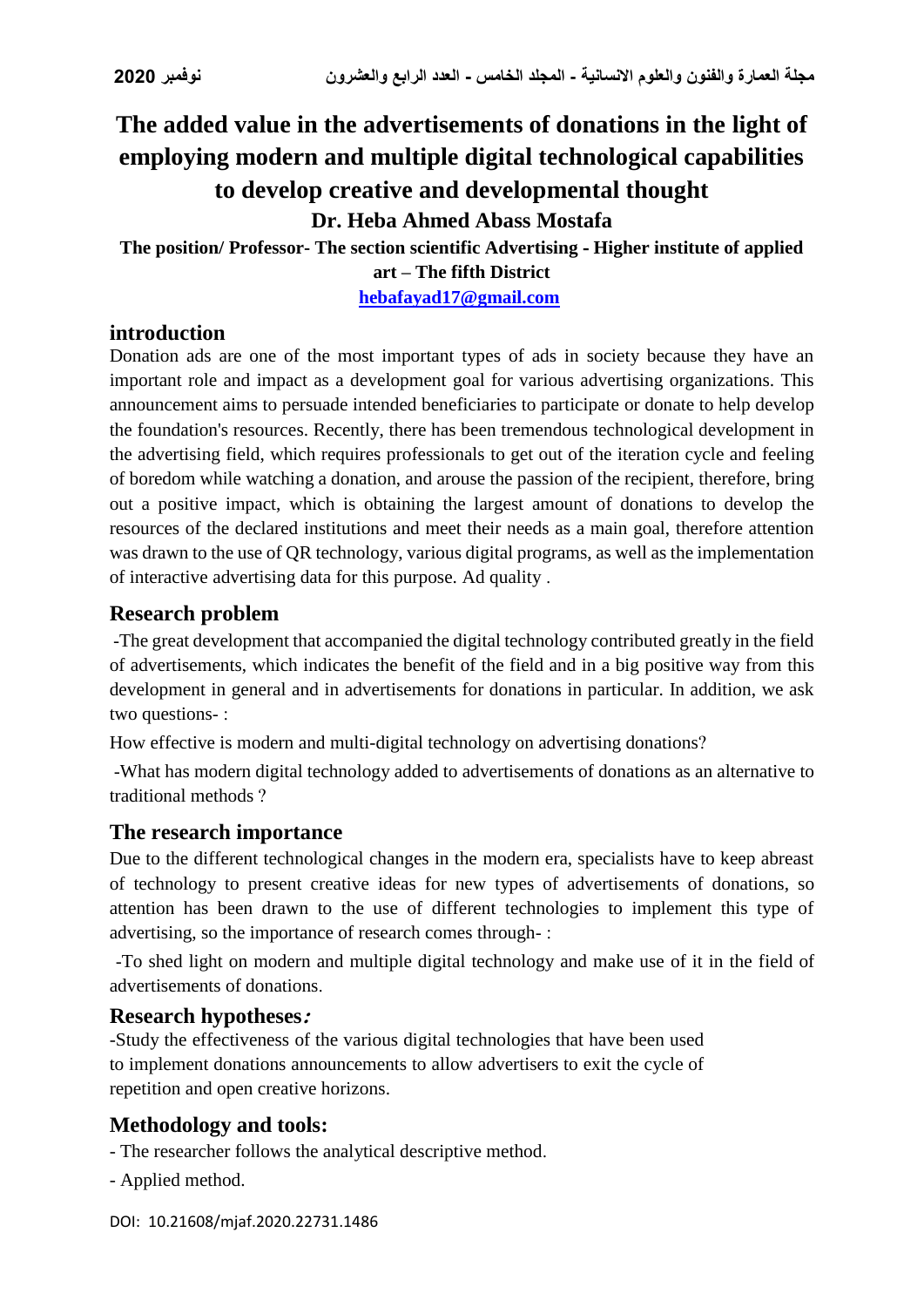# **Key words**

Advertising - Innovative Strategies - Multiple Digital Technology - Creative and developmental intellect.

The research explains how effective modern and multiple digital technology is in the area of the advertisements of donations and what it has added as an alternative method to traditional methods.

Therefore, some axes related to the research hypothesis were clarified.

# **First: advertising**

It is a specific message prepared for the media to persuade, promote, or motivate people in favor of a brand or group, and we note here in this regard that the word "group" describes both commercial entities, government agencies and non-profit organizations.

# **Types of ads by goal**

Educational declaration Informative or informative advertisement Competitive advertising public service announcements Advertisements of donations:

It aims to collect donations for non-profit organizations in addition to raising awareness of some social issues as a way to promote the public image of a company or institution, which is the opposite of public service ads that have no commercial clout. We are here in this research to talk about donation announcements or ads supporting social issues.

# **The advertisements of donations**

Donation ads are considered one of the most interested ones in advertising because they have a big role in the process of developing declared institutions, as development relies mainly on social change processes for all traditional situations. Create a new social form to derive new values from them, in order to meet the needs of these institutions. While the recipient is participating as a form of assistance to the side of the state, however, some are dissatisfied with the length of the advertisement and the tragic situations that are displayed during the advertisement because the advertiser believes that it is a type of attempt to persuade to arouse sympathy for these situations, but these invitations are weak. For a form that does not achieve the desired goal of the advertisement, the advertisement is generally a message and a language of communication between the advertiser and the recipient, the advertisement message contains many forms that can be verbal or non-verbal and Whatever the form of this message, it is necessary to consider the ease of assimilation and achieve the attraction to achieve persuasion, in addition to taking into account the characteristics of the advertising medium used to communicate the meaning to the target audience.

# **The mental image in the advertisement of donations and its role in development**

A mental image is the final product of subjective impressions, which are formed by individuals or groups vis-à-vis a specific person, system, local or international organization, institution, or organization, specific profession, or anything else that may have an impact on a person. These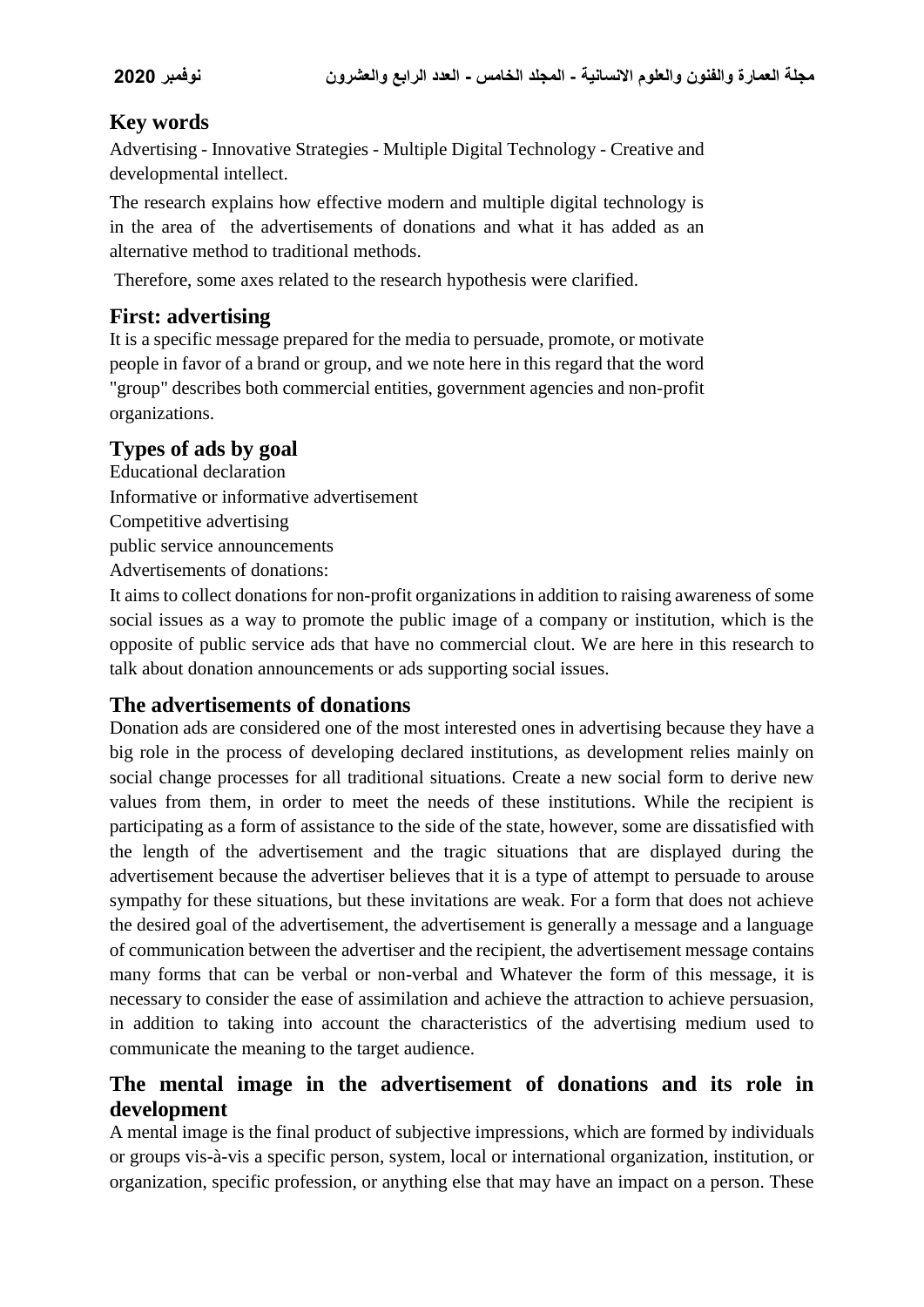experiences are related to the emotions and attitudes of individuals, regardless of the correctness of the information they contain, they represent their owners with an honest reality through which they look at what around them to understand or appreciate their basis, and during this period institutions compete in propaganda methods to win the sympathy of the largest number of audiences to donate for the benefit of the entity, in light of the increase in the numbers of charitable organizations on the other hand, the competition among them increased to attract donors, volunteers and beneficiaries, and thus increased capabilities and services, and charitable advertisements come as an inevitable marketing tool, and apart from that there are some urgent issues that may need community solidarity, and only the necessity of creating an effect that guarantees the making of opinion and to solve it.

### **The importance of advertising to the organization**

### **The necessity of advertising for the organization is summarized in several points**

*1* **-**Announcements help in drawing attention, and then directing public opinion, and marketing the humanitarian and social issues adopted by the organization.

2 -Advertising is considered one of the most important ways to form an appropriate awareness, spread the culture, values and principles of charitable work, and broadcast the necessary information that the interested public needs.

3 -The advertisements help the public in identifying some technical, financial, and administrative problems facing the organization, and other problems.

4 -The advertisements shall make a general impact on the recipient, especially if they are professionally and influentially made, and announce the achievements that were previously achieved as a result of their donations and what they need to complete the development process of the institution.

5 -The ads help to identify the set of solutions that they adopt to address the humanitarian and social issues and problems that they work on.

6 -Announcements help increase the organization's resources (increase the volume of donations - increase the number of donors), increase spending on beneficiaries, in addition to increasing their numbers, and reducing the number of general problems.

7 -Through advertising, it is possible to publish the addresses of the organization and its branches, account numbers and website, ways of communicating with its departments, and other necessary information.

8- Ads help increase the number of actual and potential donors in the future.

Successful advertisements achieved a comprehensive change in the public's perception of the role of organizations and their associations in general and often transformed them from a negative, ambivalent view, to a positive, active and supportive view and the success of the donation announcements actually helped achieve their goals, and it was a sign to encourage the other organizations to go through the experience of promoting themselves, which is one of the reasons that the intensity of competition between these organizations has increased, with positive effects on society and the numbers of beneficiaries, so there have been many studies and attempts in recent years by advertising professionals in general or in particular for advertising donations. Understanding the factors that lead to more effective communication in persuasion, and the main concern of these studies was the discovery of innovative strategies and methods that give a greater impact than other traditional methods to achieve the main goal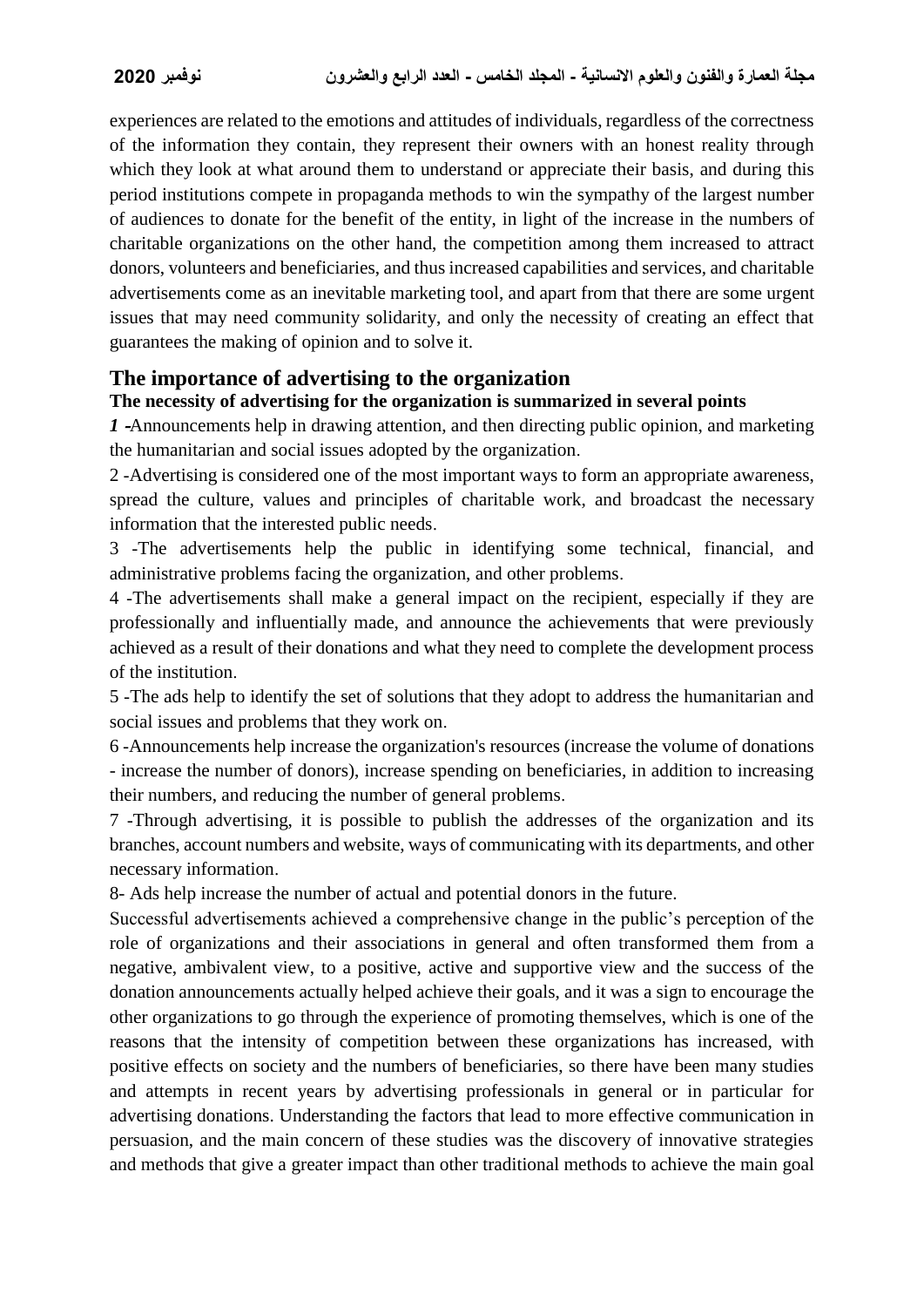of advertising, and these strategies are either a kind of development of the way advertisements are displayed in the same template, or the use of modern technologies as a means of attraction while retaining the goal.

### **Second: The Innovative strategies**

The strategy is the visual basis for any communication, as it is based on examination, evaluation, discovery, and planning. "The strategy is a plan that works as a mediator between the policies and goals of the institution and the executive side of this plan. It is a network of ideas, features, experiences, and expectations that provide guidance for specific actions. A period of change is being witnessed during this period due to the rapid and continuous change in the technological field that prompted the planners of donation announcements to change the way of planning and implementation, and the advertising sector is considered one of the most important sectors that work to achieve economic and social development in any country. Interest in this field has increased in the recent period, as technology represents the center of the wheel of progress in our world today, and regardless of the correct definition of technology and technological innovation, no one disagrees about the major changes created by rapid and continuous technological developments during this century, especially in the advertising field in order to achieve creative and developmental thinking as well as to achieve a competitive ability in the market, then technological development in the current situation and in light of the great future challenges, it is considered one of the most prominent factors in modernizing advertising policies due to its contribution to raising the level of advertising and creating tuna Psychological among institutions and it is one of the imperatives imposed by technological developments in our contemporary world.

### **Third: The Multiple digital technology**

With the recent technological developments in the communication sciences and arts, advertisements of donation have become one of the attractive and enjoyable means that increases the recipient's attention to the advertised service.

Our reality today is witnessing many rapid changes, which touches the technological innovations to bridge the gap between reality and expectations, and contribute to finding solutions that integrate technology in the field of advertising effectively and efficiently in order to develop and promote the services announced and thus the development of creative developmental thinking and the development of the service establishment, and perhaps interest in drafting the advertising message from it, through an information medium with specific criteria, it is a way to contribute to the satisfaction of innovative thought and the achievement of the desired goal.

So integrating technology for the advertising of donations has become an innovative marketing strategy to enrich the advertising industry and therefore the individual's attention must be raised to the thing being promoted and creating a high degree of individual interest in it. The relationship between the sense of vision and the advertising communication process is very strong, and since a successful advertisement must attract the attention of the recipient and arouse desires within it according to the stimuli provided by the advertisement and thus persuade the recipient of the advantages and benefits of that advertised commodity, digital technology is a creative strategy that may be the success factor, Crucial to express service if it is employed well in advertising, the importance of a creative strategy should not be overlooked, its difficulty lies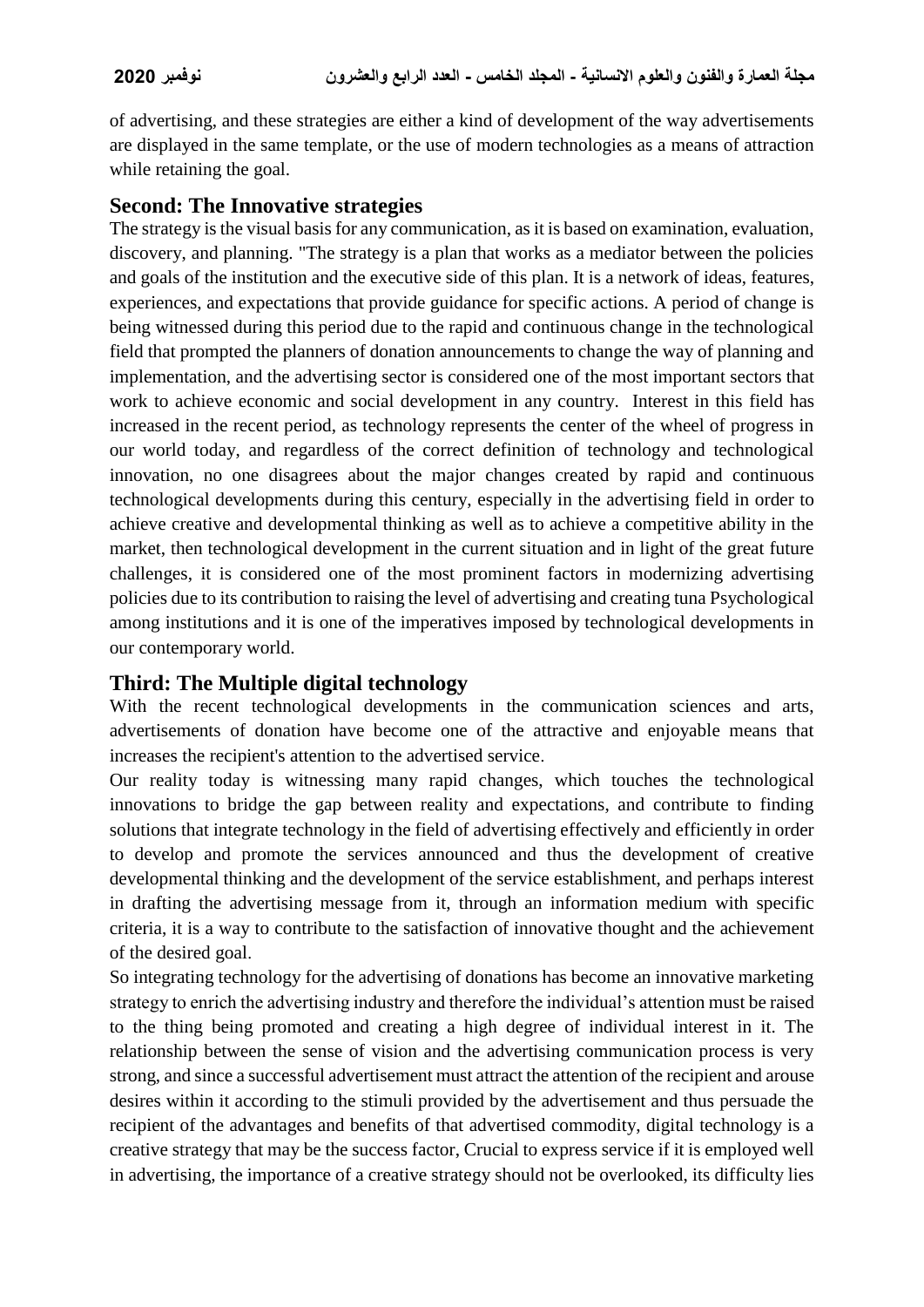between advertising with creative value, and effective advertising. Studies have shown that creative ads are the easiest to remember for the consumer, as it creates more positive attitudes towards the brand, as well as stimulating the decision to purchase, and the reason for this is that creative ads create more interest, and in order to use digital technology in advertising donations must first set some standards while thinking about the idea of advertising to achieve advertising success, including- :

1 -The necessity of avoiding painful pictures or clips, because they will not achieve the purpose of the advertisement, which is reaching the public, so that the audience does not turn away from watching the advertisement.

2 -Not using unrealistic information because it may cause counterproductive results, causing the organization to lose its credibility with the public.

3- Using innovative means to implement the declaration.

# **Employment of modern and multiple digital technology in donation advertisements**

### **Chroma technology and its employment with 3D computer software in donations as a kind of innovative intellectual development**

Modular thinking means solidity, and the purpose of thinking is to keep new cases from their previous state, without looking for new ones, where one cannot see much by changing the solution. Hardness means stereotypes in thinking and is the opposite of flexibility of thinking, as for creative thinking, on the contrary, it is out of the ordinary and continues to renew, change and reach new insights, and this is the definition of innovative thinking for recent donation announcements that will delight the recipient along with the positive impact of the recipient towards the receiving of the institution itself.

Dr. Magdy Yaqoub's statements (Draw a Heart) in 2016 - are among the most viewed and interested advertisements among the public due to the declaration of joy, hope and optimism, in addition to the positive energy in doing good and the second reason is the story presented by the director of the ad, because the director mixes reality with imagination in the ad, created a comfortable eye image and use all of the vocabulary for successful work. Snapshot (1) and (2) show the extent of joy in each of its elements such as backgrounds and lights, as well as clothing worn by advertising artists, in addition to color harmony and psychology, the story of the advertisement was presented as a charming theatrical performance for children, all of which are famous personalities from different fields, all groups accepted, and record in the first 24 hours on Twitter, regardless of the fact that Magdi Yaqoub's advertisement achieved a record number of visits. The hashtag was: # Draw\_Heart and hashtag # Magdi\_ Yaqoub were the second trend in Egypt with positive feedback reaching 100%, it was found that the total number of tweets that reported on the ad during the first 24 hours but one hour of the total number of tweets, not only Vodafone, but Vodafone and her rival fierce, (No. 3). Advertising on YouTube achieved only 65,408 views, while on Facebook, 52,000 views.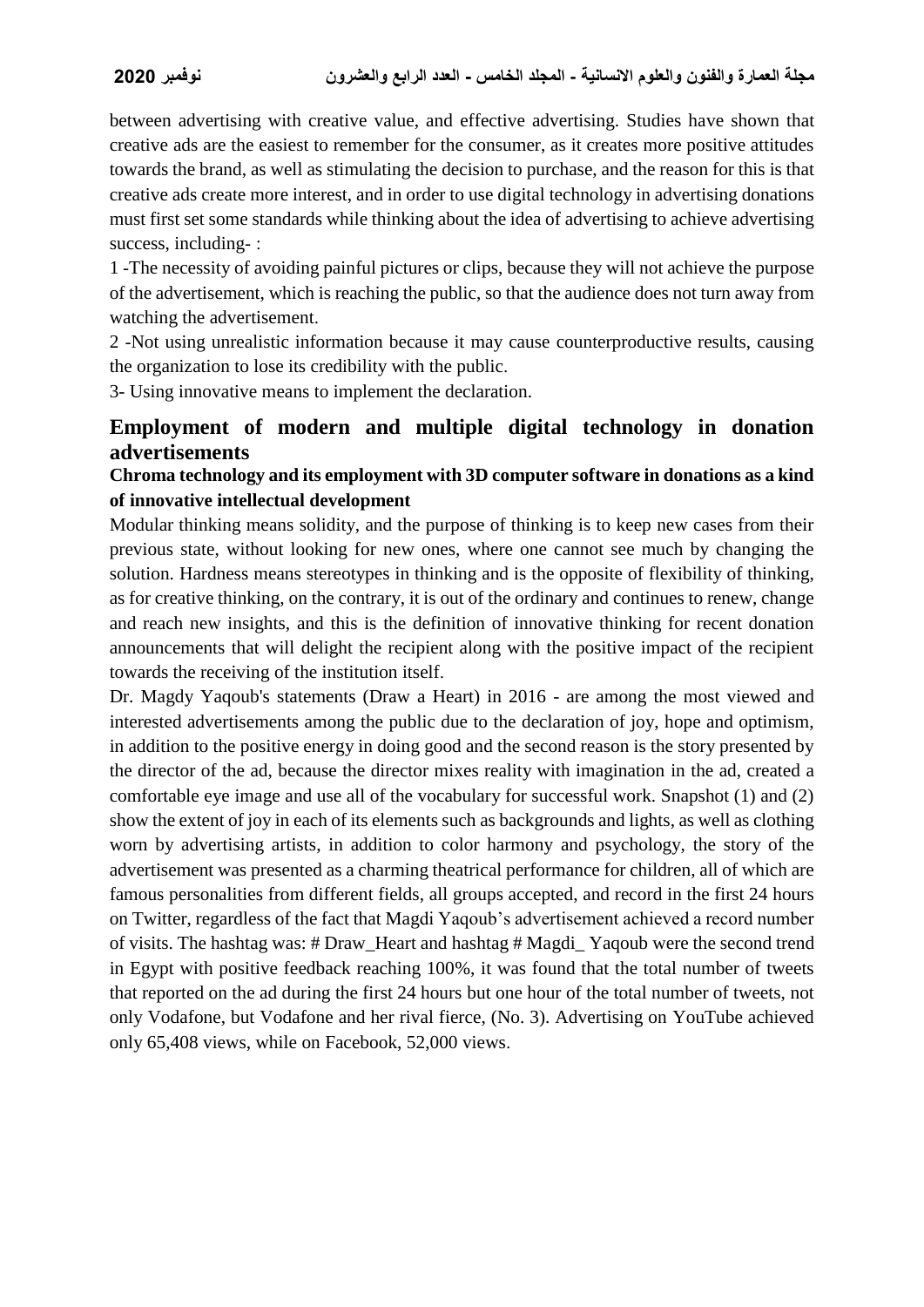

**figure no (1) Ad Snapshot (Draw the Heart) The snapshot shows how cheerful is each of its elements!**



**figure no (2) The snapshot demonstrates the psychology of blue, which is safety, with the indication of hand movement.**



**figure no (3) The figure shows the competition between an advertisement (draw a heart) and its top spot on other ads**

The ads did not stop showing joy and positive energy, but a kind of development occurred in the field of television donations, where they are presented in a lyrical format that is not tragic, but they use children while they are in a state of joy and optimism to perform the advertisement. Creative ideas for new types of donation announcements that will help attract the attention of the viewer, and achieve the goal of the advertisement, which positively affects the recipient of the organization's donation to meet its needs, thus responding to technical development is imperative - the future for those who have knowledge and technology, modernization is not unidirectional - In the sense that it is not only in the tools but also in thinking and the method of implementation - as shown in Figure No. (4) Magdi Yaqoub in 2018, using here chroma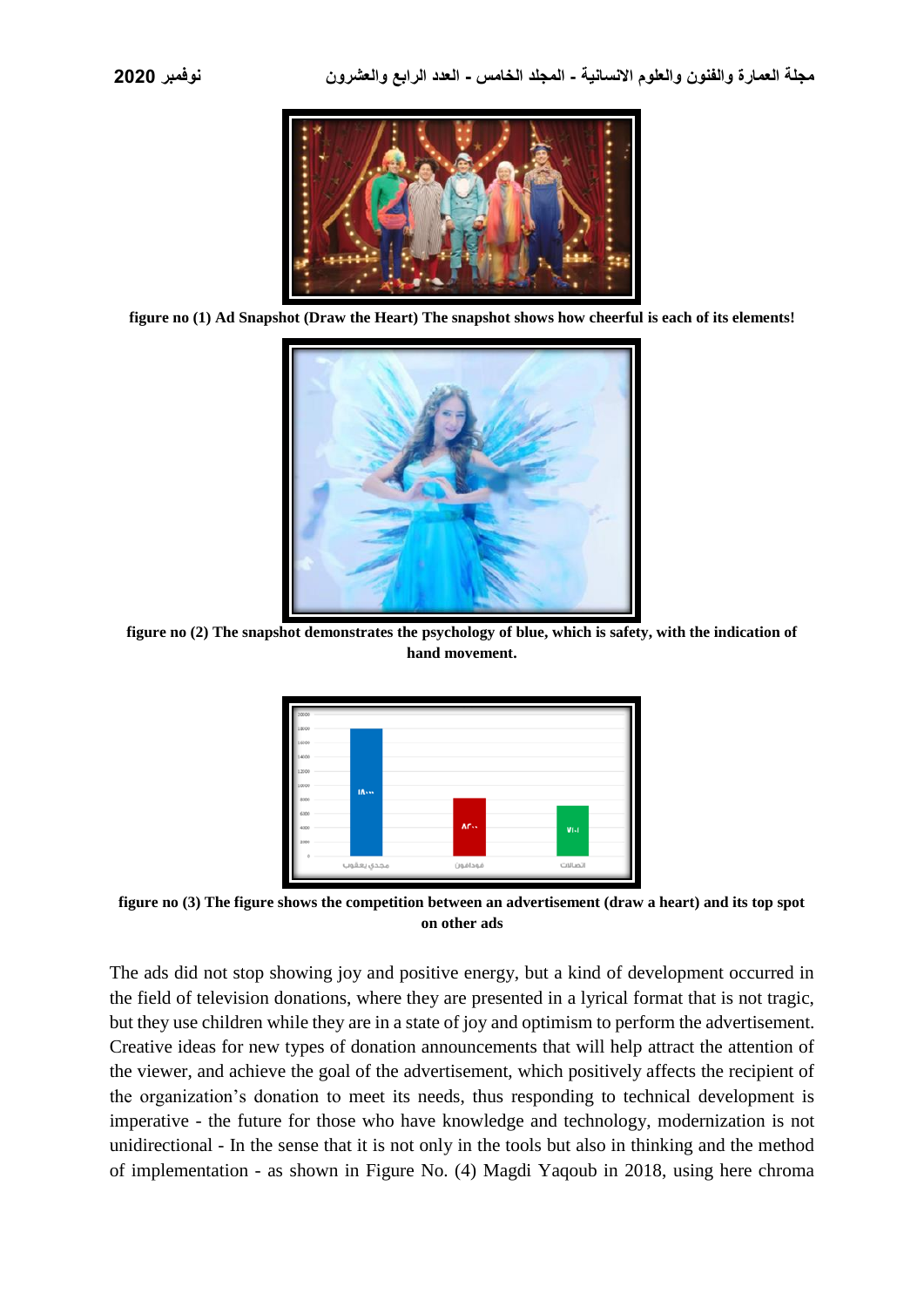technology with computer software technology, in which people are photographed in blue or green, then characters are separated, and the scene is digitally photographed for computers, then characters are installed on the other background that was filmed, placed at specific points in the scene to be determined in advance. The ad was an amazing success due to a mixture of characters, tools, drugs, and medicines, and this interaction that was implemented in the scene between them gave an atmosphere of suspense and attraction.



**figure no (4) The snapshot explains the use of the chroma technique in the child's swaying on the stethoscope.**

# **The 3D softwares and its employment in advertisements of donations as a kind of innovative intellectual development**

The digital factors are considered one of the most important factors affecting the advertisement of donations, and the factors are the developments resulting from the emergence of modern tools and means in production, and the most prominent of these technologies is the exploitation of three-dimensional programs as a design and implementation process for the product and the display of drawings in anthropomorphic form as if in a realistic way, along with the face of the semantic expression of each element used in the advertisement as a non-verbal ad form based on the recipient's mental process in interpretation and response as it appeared in Declaration 57357 Children's Cancer Hospital in  $2019$  - Figure No.(5).

Advertising was implemented using 3D software technology and the idea of advertising was an atypical idea, a creative idea in the semantic style an attempt to express the policy followed by this institution, the doctor was expressed as a chef cooking in a container and this chef puts an unexpected set of some elements that are not used in cooking, which mainly helped to attract attention and interest in advertising to know what it is, a book, balance, a group of hearts, and iron used in athletics, along with a smiling expressive form and capsules, were used, then the Fade Out style was used to appear at the end when revealing the meal which is 57357 Hospital This was a departure from the ordinary in all our expectations about what this advertisement is, to be announced on these elements, which was a sign that this hospital uses science, equality, love, determination, smile and health quality in its internal policies, the role of 3D graphics has emerged in the television advertising industry, which led to presenting a successful, interesting and creative work because modernity on the technical side is the secret of creativity, and here will be the beginning in planning the work, and setting the story and concept, where the designer prepares the product according to the type of plan and the goal of the advertisement.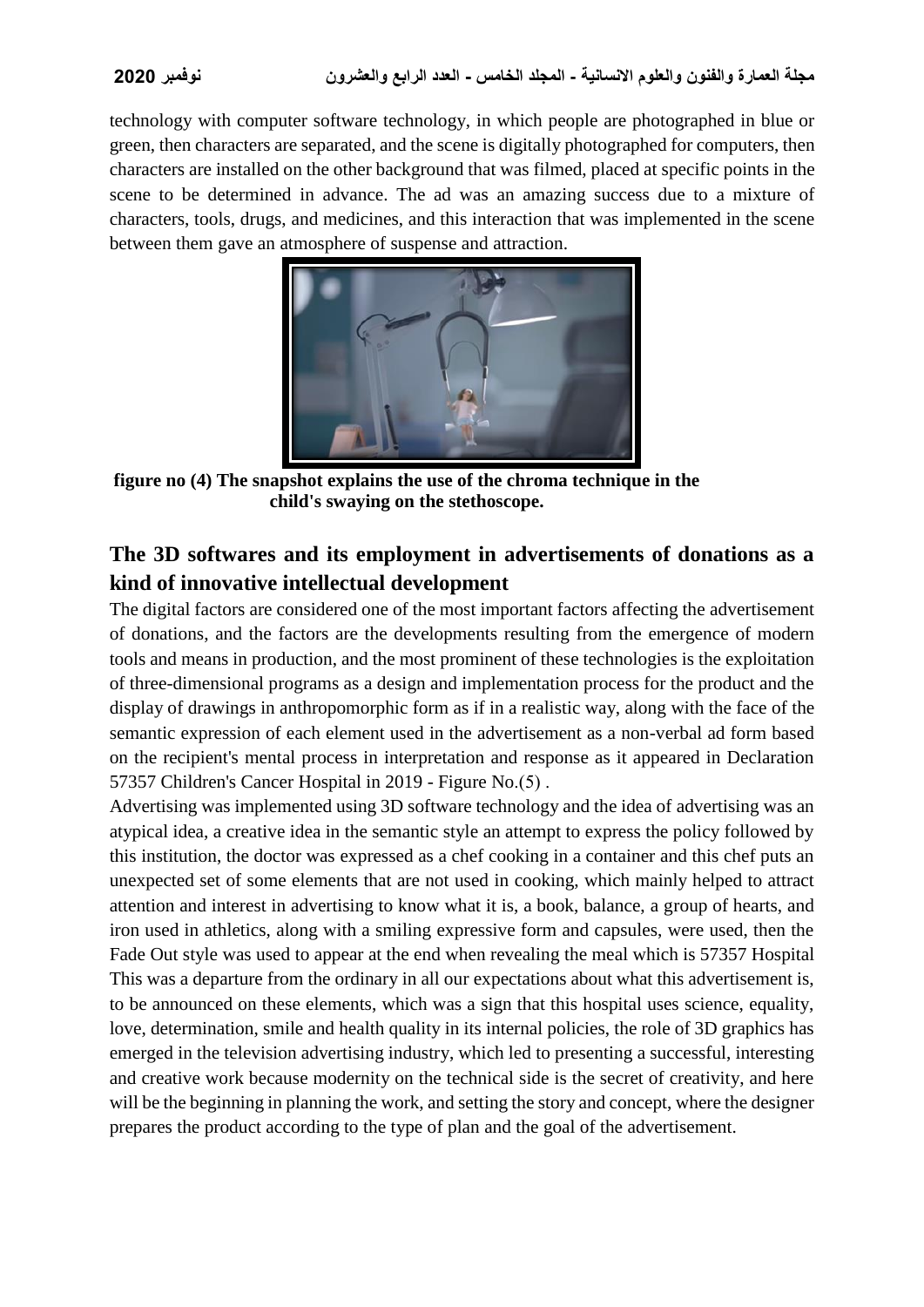

**figure no (5) Figure depicts the use of Close Snapshot size on semantic elements (book), used in advertising.**

### **Interactive**

Interactivity is one of the latest technological methods in modern advertising means, because of its integrated elements such as images, videos, and audio. Interactivity in donation ads depends on the recipient's control of these components and their interaction with them is an active and positive interaction. Its basic concept is based on deviating from the traditional form to the technological form that guarantees the recipient's positive with the advertisement. Here, the process of influence means the effect of the communication process on the occurrence of the targeted response, where the effect is the decision making, the hands of the goals of the sender, as shown in Figure (6). icol expert renowned US announcement Thomas Young that innovation is to link existing elements in new ways and unexpected process and most importantly to serve the message of innovative advertising. Consumer expert says "advertising Coulter that the design process and the output of the declaration is the work of an innovative enjoyment". It has two main advantages, the first of which is that it forms part of the inspiration of technical and the second that this fantasy is reflected on the ground by blending innovation between reality and wonderful fantasy to produce them, and the reality of a creative not effective ad. In 2012, the German organization Misereor, a non-profit organization dedicated to ending hunger, launched an advertising campaign that used this pilot campaign as interactive digital posters at airports to collect donations. Using the Visa card, you can cut a loaf of digital bread, as shown in Figure No. 7.



**figure no (6) Figure shows the use of interactive screens for donation announcements. It depends on the interaction between the recipient and the advertiser.**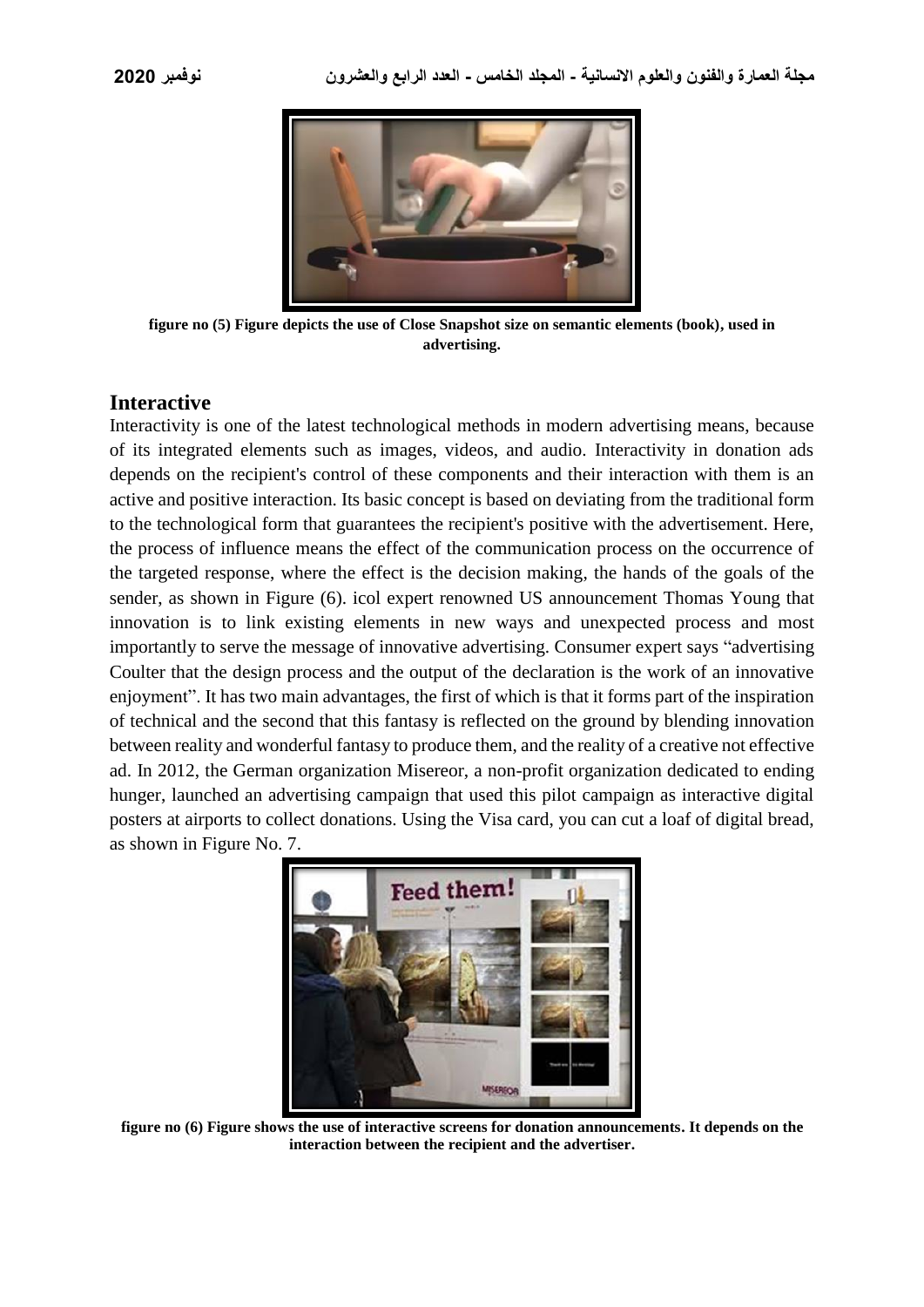Or edit a person in Figure 7, the recipient will donate to those in need around the world at the same time. Later, the bank statement will display a letter of thanks from the charity with an invitation to convert your poster fee into a one-month donation, and this was the world's first interactive image ad capable of accepting credit card donations. All potential donors had to donate  $\epsilon$  2 to the German charity International Development Foundation, indicating the change this donation could make to this person's life



**figure no (7) Figure shows the use of interactive screens for donation announcements. It depends on the interaction between the recipient and the advertiser.**

# **Code Quick Response (QR code)**

The Code Quick Response Figure (8), which is a two-dimensional code, was invented in 1994 and approved as an international standard in 2000, and one of its characteristics is that it preserves as much information as possible in its symbols, "This promising technology can be used to encrypt personal information, and convert them into codes on cards that can be read using a mobile phone's camera. " Through it, the encrypted website address can be read in the QR code, and the blank white space around the shape of the response code has an important function which is to isolate the QR code from the designs or data contained in the advertisement as shown in the figure.

The White Area **figure no (8) QR Code** The QR Code was used in the field of advertisements in **general** to facilitate

purchases, and in the field of donation announcements in particular, there was a unique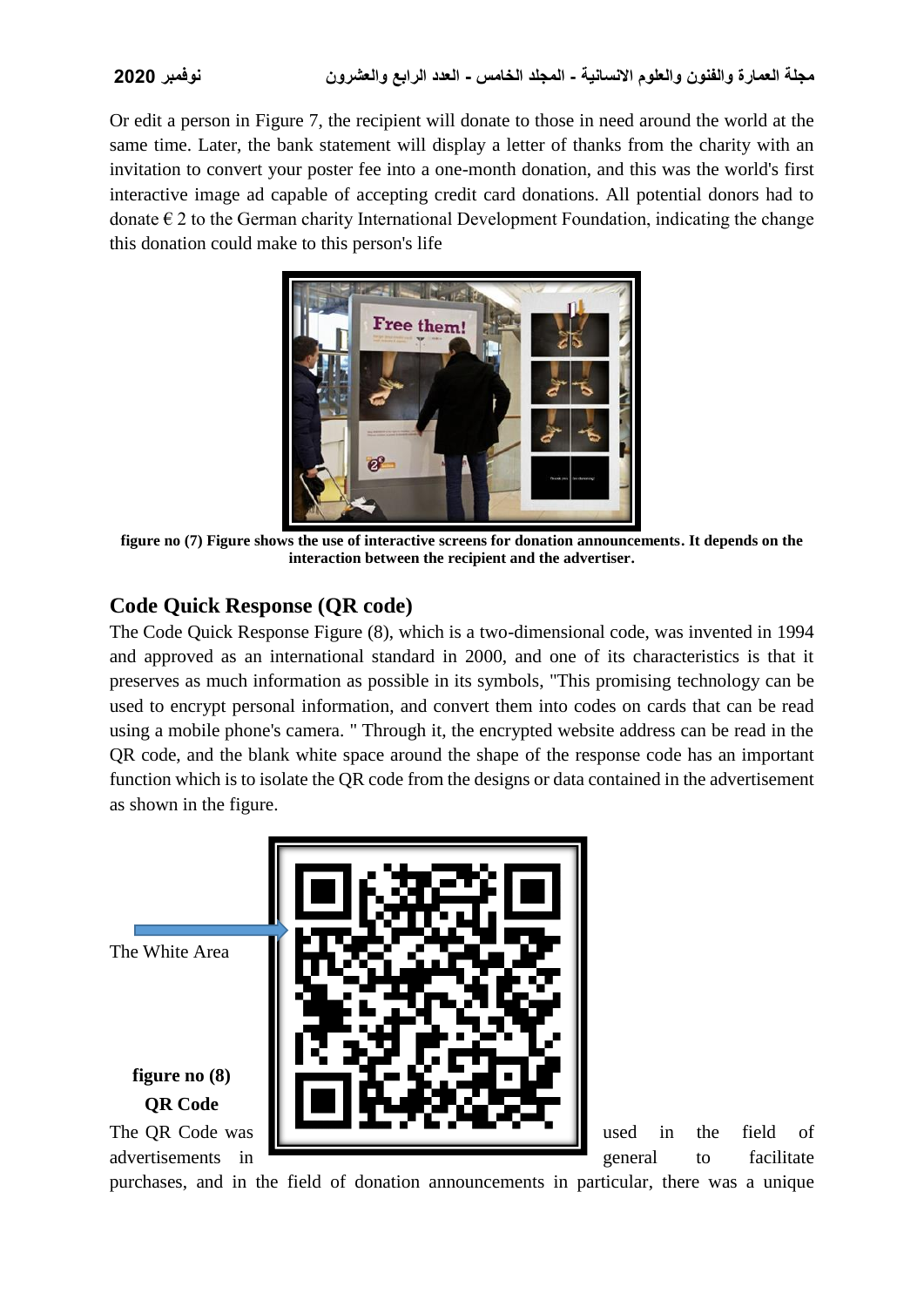experience in 2019 in the State of Bahrain in implementing a real social experience, provided by good screens distributed in all regions of the Kingdom of Bahrain, to be the first device to accept Non-cash donations by applying VIVA CASH to collect insulin pumps, treat cancer patients, collect medical devices, build a moratorium for people with determination. Donations were collected under the supervision of the Royal Charity Organization in cooperation with the program - as shown in Figure No. 13. And there is another interaction that happens after donation is completed,



**figure no (9) The figure shows the use of the QR Code on the interactive screens to complete the donation process**

You benefit from the donation as you touch Smiles as a response to give thanks to the donor as shown in Figure No. (9).

# **Fourth: Developmental creative intellect**

Creativity is the essence of the advertising process in general, and it is implemented in donations advertisements that work in it without anything that is tangible, but it must provide its services in the form of innovative ideas, to achieve the targeted development as an expected reaction from the communication process, as controlling the innovation process comes with a number among the rules governed by a specific purpose, which takes into account the analysis of ideas mixed with imagination and reality. Giving paints smiling and makes a positive impact that may change the course of life for some people, and this is not only related to financial donation, but to real change in society. Development mainly relies on social change processes for all traditional attitudes, and within the framework of achieving development thinking in donations, which requires: Investing technology, with its related functions and concepts, in an integrated and interrelated relationship to achieve the goal. Therefore, to achieve creative and developmental thinking, artistic and intellectual capabilities must be possessed.

# **Finally: the application**

The researcher has applied augmented reality technology to some of the different advertising posters for donation in order to emphasize the value of integrating modern technology in this type of ads and a kind of interaction between the recipient and the advertiser in order to achieve two functional values as a development goal resulting from the recipient's positive reaction to the donation, and the aesthetic difference is in the format of the ad provided, and it does not contain tragic scenes.

1- The researcher worked on multiple static posters from the posters of different institutions using the technology of augmented reality. The idea is to place the phone on the label, and the scan is scanned for the poster and a heartbeat appears, as if it were a confirmation of the recipient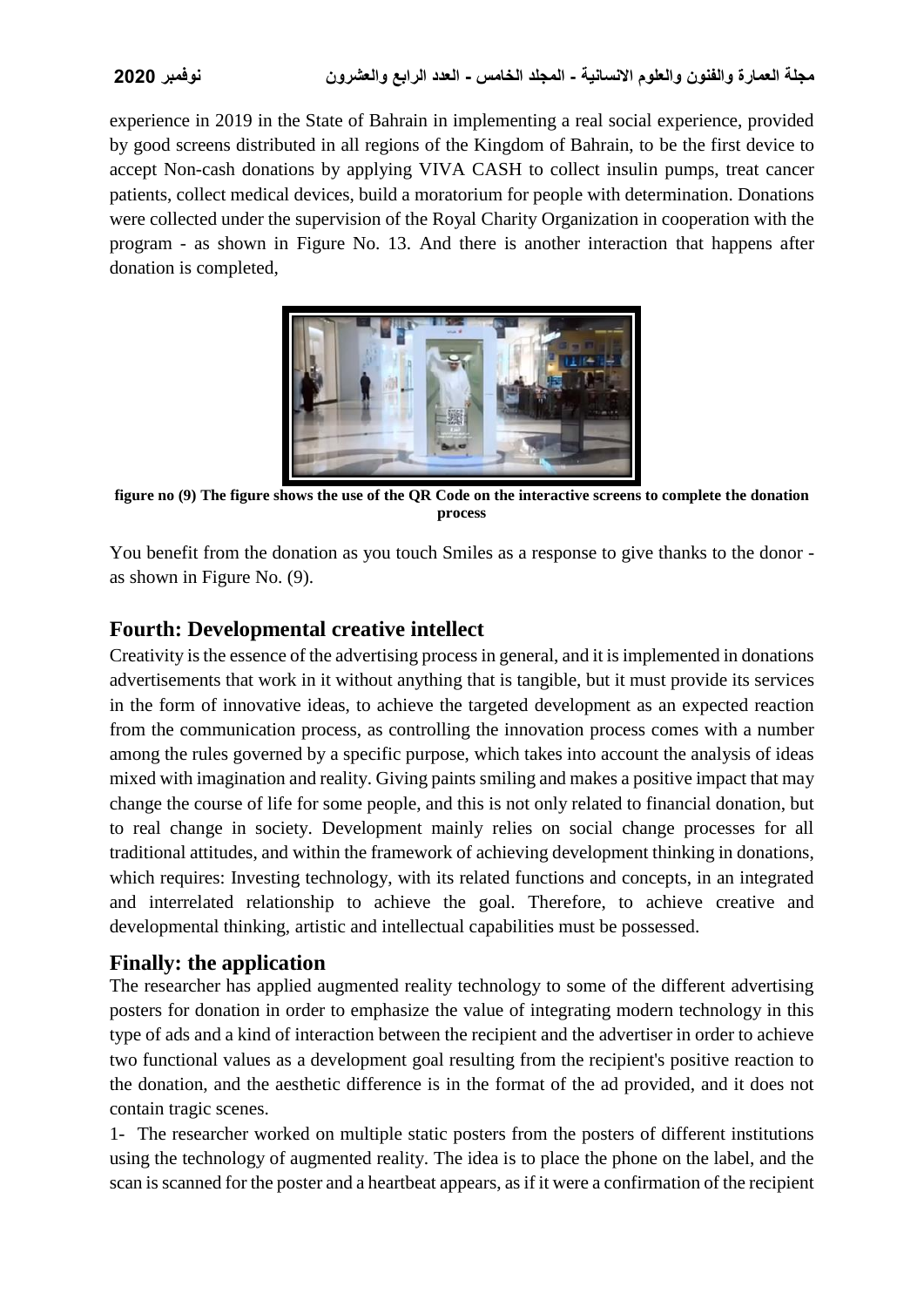who saved the child's heart that brought her back to life - or a group of children appearing sequentially, smiling to save them, or a picture of a child and his mother appearing as if the donation smiled at the child, as if the recipient helped to unlock the registration of the fine, as shown in Figure No. (10), (11), (12), (13).



**Figure No (12), (13) <https://my.zap.works/projects/3026041327188695464/edit/> <https://my.zap.works/projects/1574837692681891824/edit/> <https://my.zap.works/projects/9091838989172044709/edit/> <https://my.zap.works/projects/3237207696187839881/edit/>**

# **The Results**

1- Developing a strategy for announcing donations in the light of achieving the creative and developmental thinking that requires mechanisms to implement the advertising scheme.

2- Donations announcements have an effective role in supporting societal development goals.

3- Good employment of modern technology is necessary to raise the efficiency of advertising and ensure the achievement of the goal.

4- The function of announcing donations is integrated with the Foundation's development axis by linking the aesthetic function of advertising with the axis of development.

5- Innovation is an integral part of the development goals of enterprises, and thus provides the designer with creative solutions to come up with new ideas to achieve the goal.